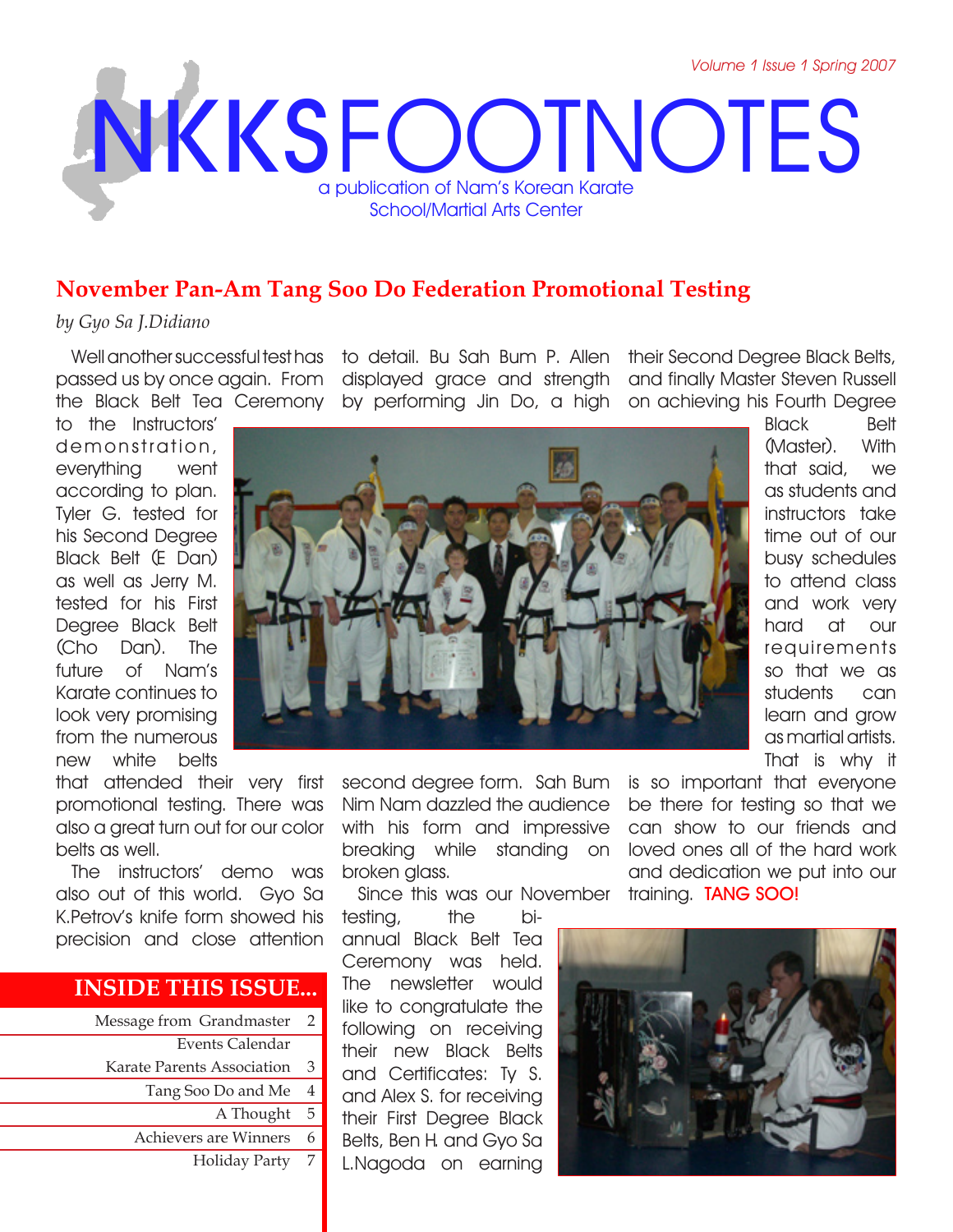## **NKKS** FOOTNOTES **A Message from GRANDMASTER TAEK HO NAM**

Greetings and welcome to the 2007 season! I wanted to take this opportunity to make several important points. Foremost, I extend my thanks to all of our students, instructors and parents that made 2006 a memorable year. We have many things to celebrate, from the Cecil Campus celebrating the re-grand opening to our wonderful Holiday Party in December 2006. All of this was possible with the support of the parents and students.

I want to encourage all my students to continue their hard work, desire and loyalty to make 2007 another great year. As each year passes, I am reminded why I have dedicated my life to Tang Soo Do over 50 years ago. For every student that achieves their next belt to the student who has overcome a difficult obstacle in their life with the help of Tang Soo Do, I can rest assure that my philosophy, dedication and teachings have not gone to waste. I am reminded that words such as Loyalty, Dedication, Respect, Commitment, Confidence and Discipline are not just words but actions, actions that are taken each day by my students. I am proud to call myself your Grandmaster Instructor, and I am determined to continue to dedicate my mind, body and spirit to my students and Tang Soo Do. For this, Thank You.

This is our first newsletter and I am sure you will agree that its purpose and content will serve us well. We intend to provide this informative bulletin and distribution e-mail on a seasonal basis as a means for us to be able to communicate further important information to you, so please sign up. In addition to important announcements, schedules and highlights, our newsletter will showcase the accomplishments of our students and the ongoing goal of Nam's Martial Arts Center.

Once again, thank you for your continued support and loyalty to myself, Nam's Martial Arts Center and Tang Soo Do.

**TANG SOO!** Kwan Jang Nim



**Grandmaster Taek Ho Nam**

**"** *I want to encourage all my students to continue their hard work, desire and loyalty to make 2007 another great year.***"**

#### **NKKS** Footnotes

A Publication of Nam's Korean Karate School / Martial Arts Center 256 Washington Rd., Mt. Lebanon, Pa 15216 (412) 344-5557 5444 Steubenville Pike, Robinson, Pa 15136 (412) 787-9895 Fax (412) 787-9895 3131 Millers Run Rd., Cecil, Pa 15321 (412) 901-6890 www.namskoreankarate.com E-mail: namskoreankarate@gmail.com

| Founder and Publisher    | Grandmaster Taek Ho Nam |
|--------------------------|-------------------------|
| <b>Executive Editor</b>  | Master Hans H. Nam      |
| <b>Production Editor</b> | Master Brenda Calderone |
| <b>Production Editor</b> | Master Tony Tresky      |
| Copy Editor              | Martin M. Feick         |
| Design / Printing        | Heather Arbuckle        |

© 2007 T.H. Nam's Korean Karate School / Martial Arts Center. All rights reserved.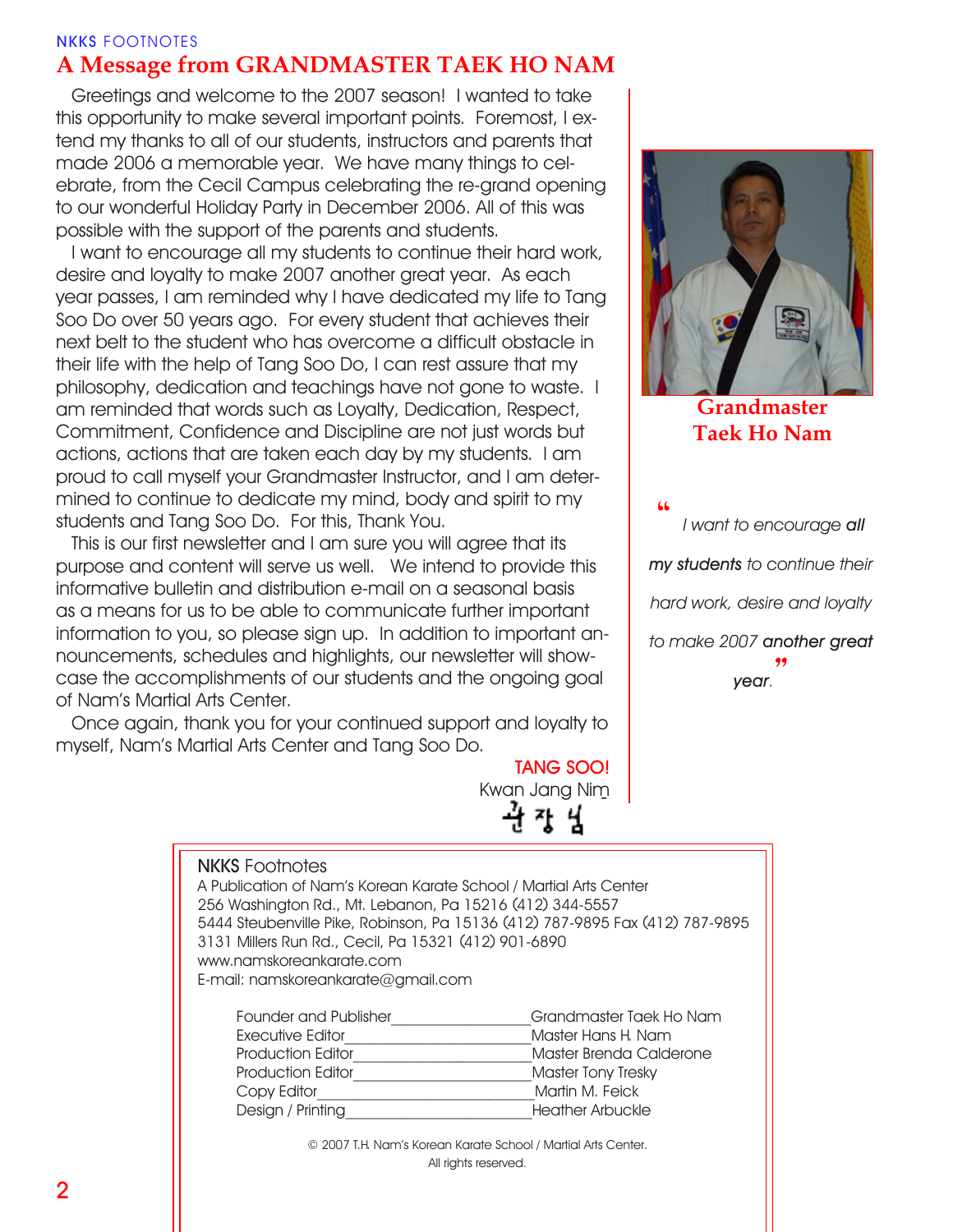## **UPCOMING EVENTS**

| RC= Robinson Campus  CC= Cecil Campus  MC= Mt. Lebanon Campus<br><b>February</b><br><u>Januarv</u><br>1 NO CLASS @ ALL CAMPUSES - New Year's Day!<br>7 Children Breaking Clinic @ MC<br>10 Children Breaking Clinic @ MC<br><b>8</b> Adult Breaking Clinic @ MC<br>Breaking Clinic @ RC<br>11 Adult Breaking Clinic @ MC |
|--------------------------------------------------------------------------------------------------------------------------------------------------------------------------------------------------------------------------------------------------------------------------------------------------------------------------|
|                                                                                                                                                                                                                                                                                                                          |
|                                                                                                                                                                                                                                                                                                                          |
|                                                                                                                                                                                                                                                                                                                          |
|                                                                                                                                                                                                                                                                                                                          |
| Breaking Clinic @ RC<br>9 Breaking Clinic @ CC                                                                                                                                                                                                                                                                           |
| 12 Breaking Clinic @ CC<br>19-23 BUDDY WEEK @ All Campuses                                                                                                                                                                                                                                                               |
| Pan-Am Tang Soo Do Federation Promotional                                                                                                                                                                                                                                                                                |
| <b>March</b><br>Pre-Testing:                                                                                                                                                                                                                                                                                             |
| 7 Children Breaking Clinic @ MC<br>17 CC                                                                                                                                                                                                                                                                                 |
| <b>8</b> Adult Breaking Clinic @ MC<br><b>18 RCs</b>                                                                                                                                                                                                                                                                     |
| Breaking Clinic @ RC<br><b>19 MC</b>                                                                                                                                                                                                                                                                                     |
| 9 Breaking Clinic @CC<br>NO CLASS @ CC                                                                                                                                                                                                                                                                                   |
| Pan-Am Tang Soo Do Federation Promotional<br>Pan-Am Tang Soo Do Federation Promotional                                                                                                                                                                                                                                   |
| Pre-Testing:<br>Pre-Testing:                                                                                                                                                                                                                                                                                             |
| <b>21 CC</b><br>20 ALL STUDENTS @ RC                                                                                                                                                                                                                                                                                     |
| <b>22 RC</b><br>Pan-Am Tang Soo Do Federation Promotional                                                                                                                                                                                                                                                                |
| <b>23 MC</b><br><b>Pre-Testing MAKE-UP:</b>                                                                                                                                                                                                                                                                              |
| NO CLASS @ Cecil Campus<br><b>22 RC</b>                                                                                                                                                                                                                                                                                  |
| Pan-Am Tang Soo Do Federation Promotional<br>CC                                                                                                                                                                                                                                                                          |
| Pre-Testing:<br><b>23 MC</b>                                                                                                                                                                                                                                                                                             |
| <b>24 ALL STUDENTS @ RC</b>                                                                                                                                                                                                                                                                                              |
| NO CLASS @ ALL CAMPUSES (Clinic)<br>Pan-Am Tang Soo Do Federation Promotional                                                                                                                                                                                                                                            |
| Blue Belt and Up Clinic @ RC<br><b>Pre-Testing MAKE-UP:</b>                                                                                                                                                                                                                                                              |
| <b>26 RC</b>                                                                                                                                                                                                                                                                                                             |
| CC                                                                                                                                                                                                                                                                                                                       |
| "Don't let today's disappointments cast<br><b>27 MC</b>                                                                                                                                                                                                                                                                  |
| a shadow on tomorrow's dreams"<br><b>31 NO CLASS @ ALL CAMPUSES (Clinic)</b>                                                                                                                                                                                                                                             |
| Blue Belt and Up Clinic @ RC                                                                                                                                                                                                                                                                                             |

# **Karate Parents Association (KPA)**

## *by Master T.Tresky*

The KPA was re-organized by fellow parent and student Susan D. Ms. Susan had organized two Sarris' Candy Fundraisers, which helped raise more than \$700 for our student functions. With events such as Pan-Am Tang Soo Do Federation Promotional Testing, our annual Inter-School Championship and regular class, there is little time to sit down and talk to your instructors and fellow martial artists. These student functions are a vital part to keeping the school spirit high and remind us that, in the end, we are a family. Due to the significant work that Ms. Susan has done, the Holiday Party was a huge success! This will also help the students run and organize the Summer Picnic and

Karate Kamp and many more student functions in 2007. Thank You, Ms. Susan for all your support and hard work. If you are interested in helping to raise money for the KPA, please contact Ms. Susan at the Mt. Lebanon Campus via your campus manager.

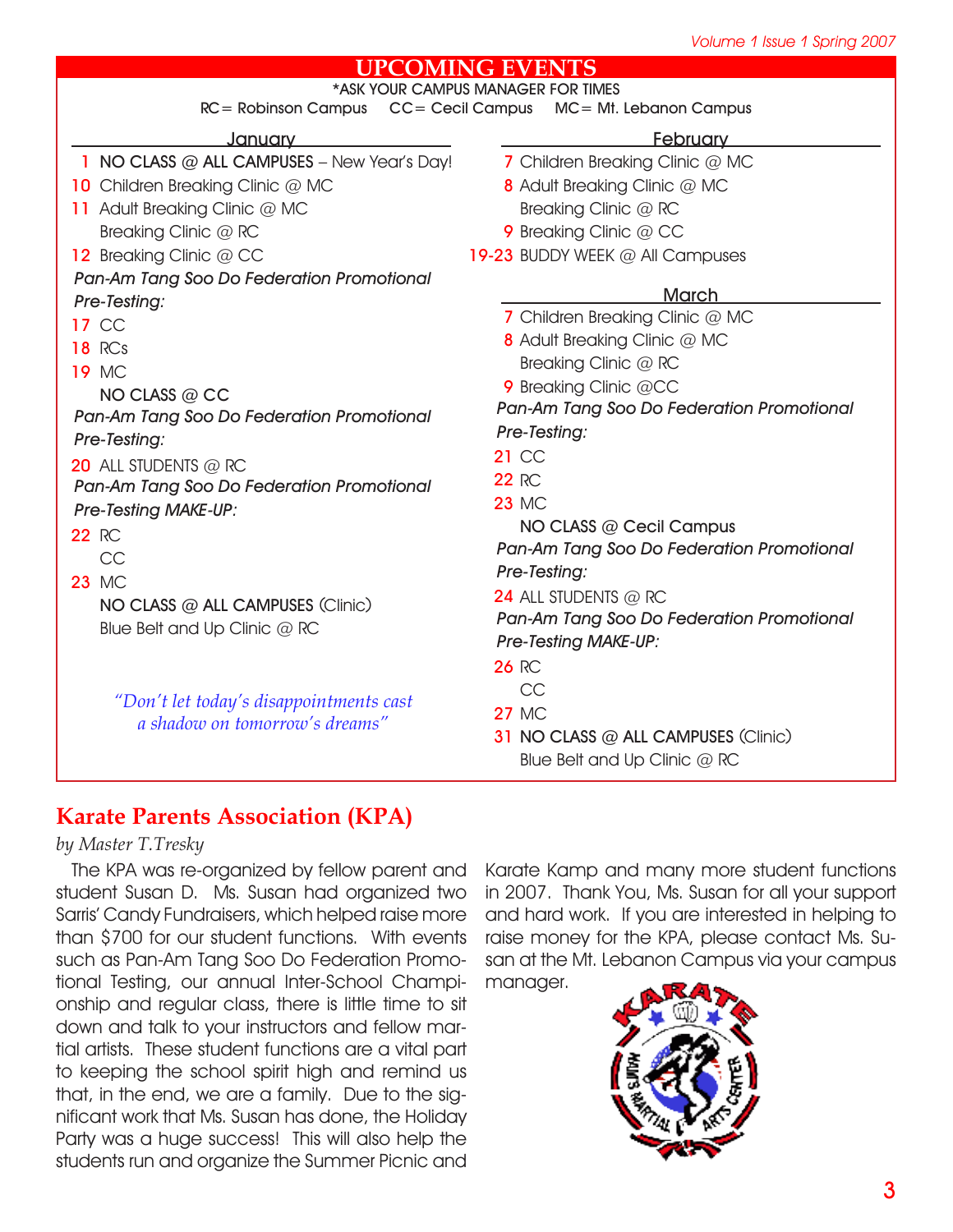## **NKKS** FOOTNOTES

## **Tang Soo Do and Me**

## *by Tyler G. (This is Tyler's 2nd Degree Black Belt Essay)*

*"The mental focus I have* 

*learned with Martial Arts has* 

*helped me achieve my goals and continues to attribute to my success"*

The Korean Karate art form Tang Soo Do is an ancient Martial Arts system going back to over 2,000 years ago. Tang meaning T'ang Dynasty in China, Soo meaning hand but implies fist and punch, and Do meaning "way of life". It can be traced back to the three kingdoms Koguryo (now most of Korea), Silla Dynasty, and Paekche. The Japanese army then used this type of Martial Arts from 1909 to WW2, which was from 1940 to 1945. It was also taught in the Vietnam War to the American troops, and is still taught today to The Green Berets, The Marines, and other

branches of the military.

Karate has helped me  $m$  e n  $t$  ally, physically and spiritually in many ways. First, I can focus

and concentrate on things better in school and at home. The mental focus I have learned with Martial Arts has helped me achieve my goals and continues to attribute to my success. Plus on the physical side, I am now stronger than I was before I became a karate student. I have better coordination, balance, flexibility, and stamina in which I am healthy and fit. The spiritual aspect of Martial Arts training has helped me to see things from a different perspective. It has helped me to gain a more positive attitude instead of looking at things from a negative viewpoint. Mental focus,

physical health, and a healthy spiritual attitude have driven me and will continue to guide me in my success, in karate, academically and in my personal life.

Tang Soo Do taught me discipline. Discipline is a very important attribute in life. Without discipline the world would be a horrible place, people would not be civilized. Discipline has taught me not to give in to someone bullying me or making fun of me. Instead I'm able to ignore a bully and relax and walk away instead of fighting with him and making a big deal out of it. Being disciplined, I am

able to make better decisions.

Tang Soo Do has also taught me patience. You do not become a master over-

night. It takes many years of hard, constant practice. You have to be determined not to give up and continue to practice to overcome your mistakes.

Karate has shown me to stand up for myself and be more selfconfident in my actions. It has taught me humility; to be humble and not boastful. Self-defense is a very important thing to know. I believe everyone should learn at least a little bit of it to protect themselves and loved ones against an attack. I have gained confidence to be able to defend myself if needed. If someone came up to me with a knife or pointed a gun at me, I have gained the skills to make it through that situation. Selfdefense is an important skill to know.

Karate is very important to me and I will continue to train for a long time to come. My all time goal in karate is to be an extraordinary student and try my hardest. Even though sometimes my techniques may not be so good I will always try my hardest. The whole point of karate is for me and all the people who have succeeded in it to learn self-defense and be able to stand up for them selves.

Another thing karate has taught me is respect. I have learned to respect my elders and to not be mean and hateful to them. They have done so much to help me and never hurt me. Also confidence is very important; you need to be confident in life to get anywhere. If you weren't confident then you would succumb to everyone and never get a career in any field of business. Without confidence you would not be able to withstand a meeting or a presentation.

After high school I want to go to college. Karate will also help me there because of the discipline I learned and the coordination it taught me. Karate also helps me now in gym class; I am much more flexible then the other people there. Out of gym it helps me defend myself in times of need. Martial Arts will always be a very important part of my life.

Kwan Jang Nim is an extraordinary teacher, he is, in my opin-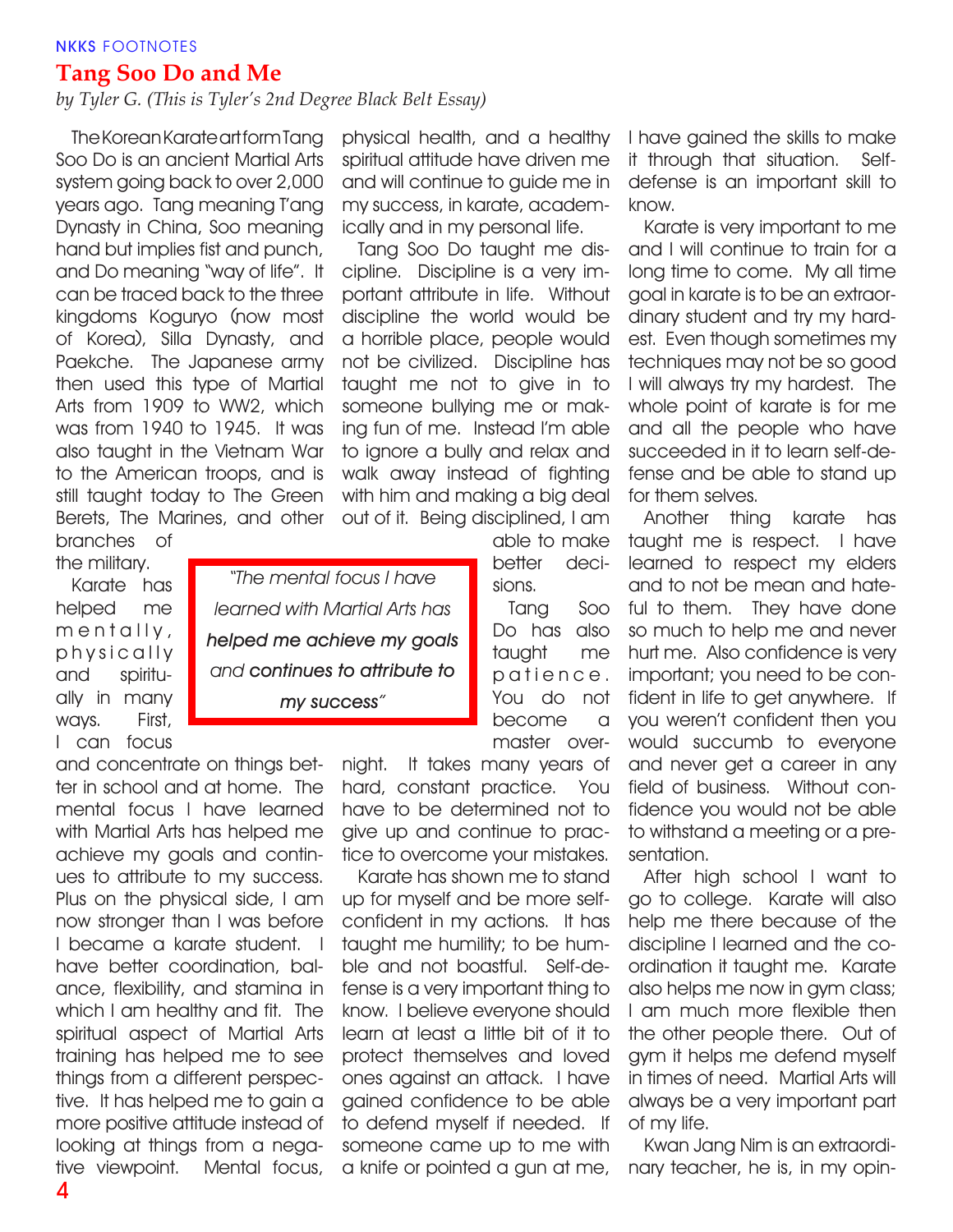## **Tang Soo Do and Me (con't)**

ion the Best karate teacher all-around, and he has influence many people's lives in Tang Soo Do. He puts much time and effort into Tang Soo Do and has become an excellent teacher to me. He has put his whole life into learning karate and I want to some day be as good as he is. I will try my hardest to do well in karate and be a good black belt. I know I will probably not grow up to be as good as Kwan Jang Nim but I will try my hardest.

#### **Children Learn What They Live**

If a child lives with **criticism**; He/she learns to condemn. If a child lives with **hostility**; He/she learns to fight If a child lives with **ridicule**; He/she learns to be shy. If a child lives with **shame**; He/she learns to feel guilty. If a child lives with **tolerance**; He/she learns to be patient. If a child lives with **encouragement**; He/she learns confidence. If a child lives with **praise**; He/she learns to appreciate. If a child lives with **fairness**; He/she learns justice. If a child lives with **approval**; He/she learns to like themselves. If a child lives with **acceptance** and **friendship**; He/she learns to find love in the world.

# **A Thought**

#### *by Master H.Nam*

I was driving to the Dojang today and I remembered this time when I was younger driving to Erie with my father to go salmon fishing. This was our "father-son time" and it was my most favorite time, I didn't have to share my father with any student or parent. It was just him and me. I had a complex life growing up, with my father being Grandmaster T.H. Nam to being a first generation Korean growing up in the United States with traditional Korean parents. I often reflect on my conversations with my father, but this one in particular comes to mind, usually driving in a car.

I would always love when my father would refer to things to make everything relevant to the topic. I remember my father telling me, "our life is like driving on the road, and we have bumps, hills, accidents, destination and the trees." All the examples that my father had given me made sense except for the reference to the trees. My father explained, "The trees are like things in our life. They are people, choices, opportunities or anything that pass us like that," pointing to a tree on I-79. He said, "If you focus too much on one of them, you could get into an accident or miss

something nice on the other side of the road or miss the next tree. You can't concentrate on one tree but instead concentrate on all the trees. All the trees put together make a beautiful scene. They are on the hills and make everything look pretty. In life, if you focus too much on one tree, you will miss all the other trees that go to your goal, or destination. Just focus on your goal, where you are going."

As time goes on I think about this conversation I had with my father, and I think about the opportunities and people that have negatively but most importantly positively had an impact on my life. I often find myself looking at just one tree, and I sit and wonder what that tree would be like, what my road would look like if that tree was a little further along, or even if my road would have ended up where it has if that tree was never there. As I continue to drive and that tree passes me and I can't see it too clearly in my rear view mirror, I always look ahead at another tree. This time further up the road.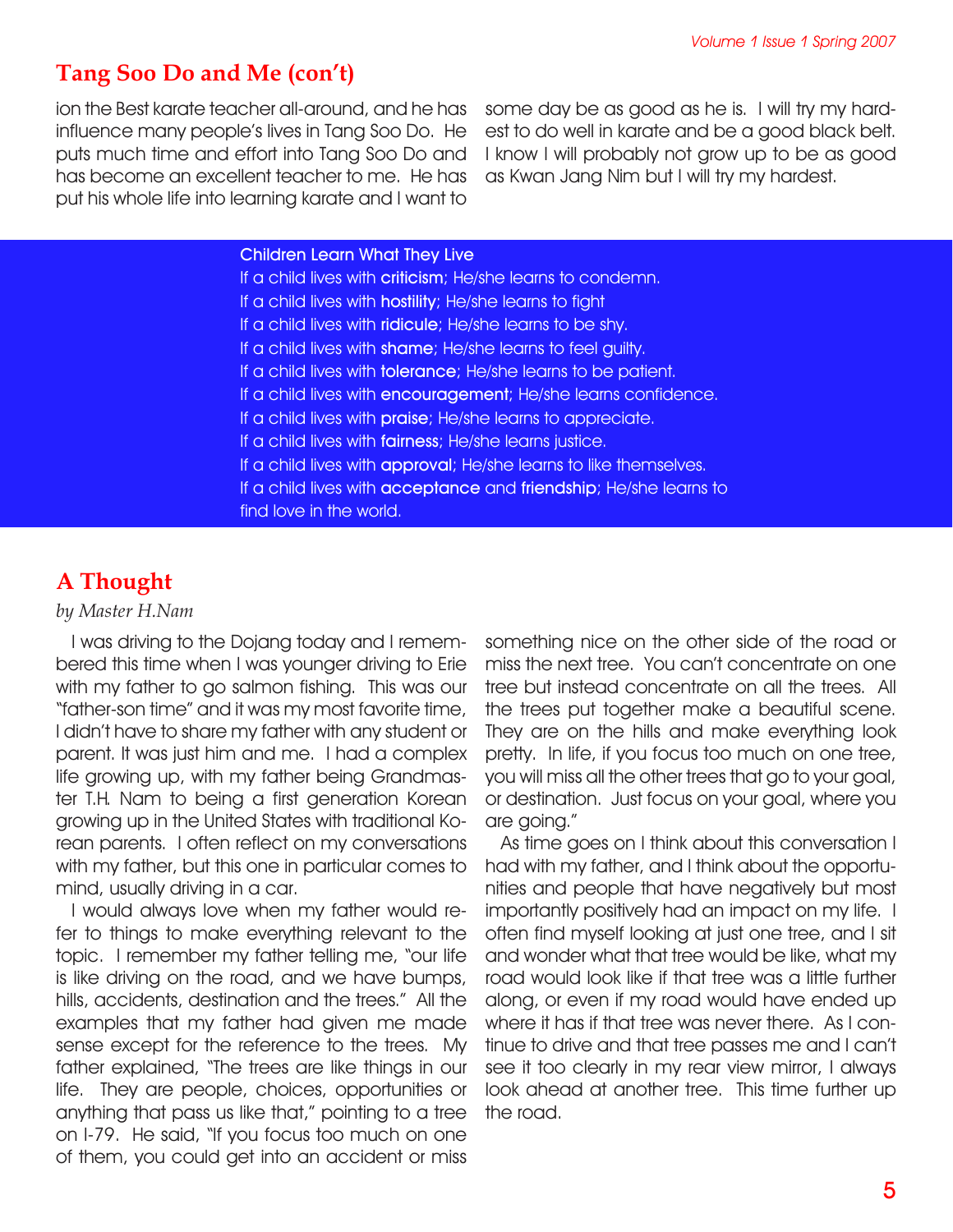## **NKKS** FOOTNOTES **Achievers are Winners**

## *by Master B.Calderone*

Achievers are winners; that is my philosophy. We have had continued success with our "Academic Achiever" Program. The students who earned "straight A's" and even those who displayed marvelous improvement throughout the academic school year become a member of the Academic Achievers with an award to prove.

Last August we celebrated our first Academic Achiever Celebration Party for those who were Academic Achievers for the entire 2005-2006 school year. The 18 students in attendance

played games, broke boards, had a special class, participated in an award ceremony and ate pizza while talking about what excited them most for the upcoming 2006-2007 school year.

I expect this year's party to have over 30 Academic Achievers in attendance, so I want to encourage all the students to continue to study hard, remember to bring your report card and try your best so that you can become part of this wonderful team.

| <b>MT. LEBANON CAMPUS</b>   | <b>ROBINSON CAMPUS</b> | <b>CECIL CAMPUS</b> |  |  |
|-----------------------------|------------------------|---------------------|--|--|
| <b>A+CADEMIC A+CHIEVERS</b> |                        |                     |  |  |
| Arielle S.                  |                        | Cort B.             |  |  |
| Stephen D.                  |                        | Jarrett U.          |  |  |
| Andrew M.                   |                        | Alicia S.           |  |  |
| Noah B.                     |                        | Meghan S.           |  |  |
| Matthew B.                  |                        | Dakota A.           |  |  |
|                             |                        | Tony P.             |  |  |
|                             |                        | David H.            |  |  |

**NEW BLACK BELT RECIPENTS**

Ben H. (E Dan) Ty S. (Cho Dan) Alex S. (Cho Dan) Master Stephen R. (Sa Dan) Jerry M. (Cho Dan) Linda N. (E Dan) Tyler G. (E Dan)

## **NEW INSTRUCTORS**

MC Arielle S (E Dan)

## **BIRTHDAYS**

Joseph G. - January 7th Cody G. - January 29th Eli C. - February 2nd Sydney K. - February 8th Mana A. - February 18th Danny K.- February 21st Ryleigh B. - March 3rd Lauren P. - March 11th Joshua S. - March 30th

Morgan S. - February 2nd Hannah M - February 18th Janette M. - February 24th Susan G- March 2nd

Noah B. - January 28th Greg R. - January 26th Cort B. - February 11th Alicia S. - February 6th Robert L.- March 6th Ryan D. - March 21st

## **Writer Wanted**

We are asking students who are interested in helping write articles, post bulletins, messages/announcements, photos or any testimonials for the newsletter or submitting photos to the website, please e-mail them at **namskoreankarate@gmail.com**. Thank you.